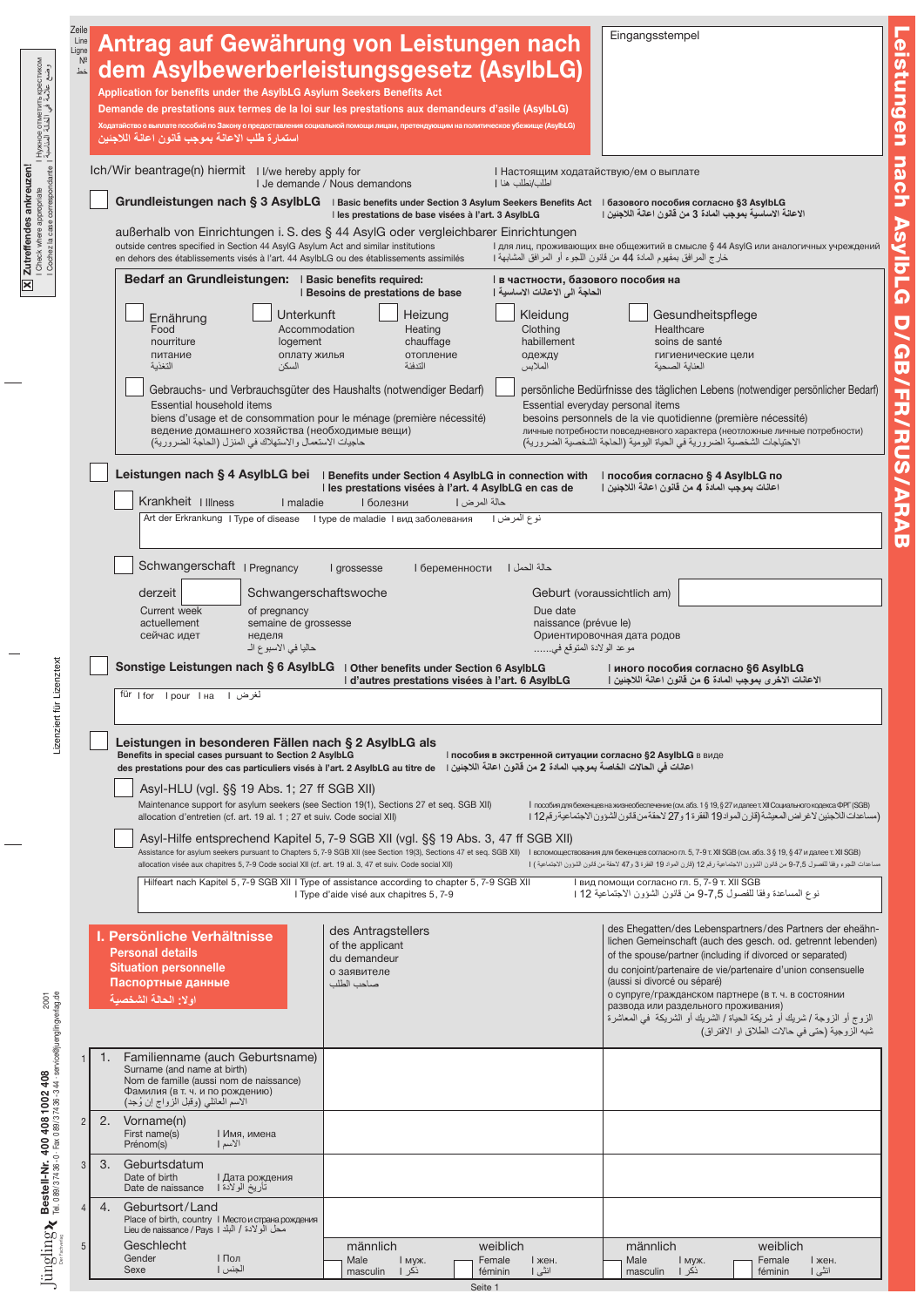|                                                                                                    | $6\phantom{1}$          | 5. | Staatsangehörigkeit/Religion<br>Nationality, religion<br>Nationalité / Religion<br>Гражданство/вероисповедание<br>الجنسية / الدين                                                                                                                                                                                                      |                                                                                                                                                                                                                                                                                                                                                                                                                                                                                                                                                                            |
|----------------------------------------------------------------------------------------------------|-------------------------|----|----------------------------------------------------------------------------------------------------------------------------------------------------------------------------------------------------------------------------------------------------------------------------------------------------------------------------------------|----------------------------------------------------------------------------------------------------------------------------------------------------------------------------------------------------------------------------------------------------------------------------------------------------------------------------------------------------------------------------------------------------------------------------------------------------------------------------------------------------------------------------------------------------------------------------|
|                                                                                                    | $\overline{7}$          | 6. | Familienstand<br><b>Marital status</b><br>Situation matrimoniale<br>Семейное положение<br>الحالة الزوجية                                                                                                                                                                                                                               | ledig<br>getr. lebend<br>ledig<br>getr. lebend<br>verh.<br>verwitw.<br>gesch.<br>verh.<br>verwitw.<br>gesch.<br><b>Divorced</b><br>Separated<br>Separated<br>Single<br>Married<br>Widowed<br>Single<br>Married<br>Widowed<br><b>Divorced</b><br>célib.<br>marié(e)<br>veuf/veuve<br>div.<br>sép.<br>célib.<br>marié(e)<br>veuf/veuve<br>div.<br>sép.<br>вдовец/ва<br>развед.<br>разд. прож.<br>вдовец/ва<br>развед.<br>разд.прож.<br>женат/замужем<br>женат/замужем<br>холост/незамуж<br>مطلق<br>مطلق<br>اعزب<br>مفترق<br>اعزب<br>ار مل<br>متزوج<br>ارمل<br>متزوج<br>مفترق |
|                                                                                                    | $\boldsymbol{8}$<br>$9$ | 7. | Wohnort, (ggf. Gemeindeteil)<br>City/town/village<br><b>I Место жительства</b><br>Lieu de résidence (écart<br>محل السكن ا<br>de commune le cas échéant)<br>Straße, Haus-Nr.<br>Street address<br>∣ улица. № дома<br>الشارع ورقم الدار  <br>rue, numéro                                                                                 |                                                                                                                                                                                                                                                                                                                                                                                                                                                                                                                                                                            |
|                                                                                                    |                         | 8. | The applicant or spouse/partner is housed in<br>Le demandeur ou le conjoint/partenaire habite                                                                                                                                                                                                                                          | Der Antragsteller bzw. Ehegatte/Lebenspartner ist untergebracht in einer<br>I Заявитель или супруг/а/гражд. партнер размещен/а в<br>يسكن صاحب الطَّلب او الزوج / الزَّوجة او شَرْيَك / شريكة الحياة في                                                                                                                                                                                                                                                                                                                                                                     |
|                                                                                                    | 10                      |    | - Aufnahmeeinrichtung i. S. von § 44 AsylG<br>- A reception centre (Section 44 AsylG)<br>- un établi ssement d'accueil visé à l'art. 44 de la loi sur l'asile (AsvIG)<br>- приемном учреждении согл. § 44 AsylG<br>- دار استقبال لاجئين بمفهوم المادة 44 من قانون اللجوء                                                               | nein I No<br>ja I Yes<br>nein INo<br>ja I Yes<br>I нет<br>І да<br>I нет<br>I да<br>1 <sup>2</sup><br>نعم  <br>1 <sup>2</sup><br>I oui<br>نعم  <br>I non<br>I oui<br>I non                                                                                                                                                                                                                                                                                                                                                                                                  |
|                                                                                                    | 11                      |    | – Gemeinschaftsunterkunft<br>- Collective accommodation<br>- un logement collectif<br>- общежитии<br>- سکن ج <i>م</i> اع <i>ی</i>                                                                                                                                                                                                      | nein I No<br>ja I Yes<br>nein I No<br>ia<br>I Yes<br>I нет<br>І да<br>I нет<br>I да<br>1 <sup>2</sup><br>I oui<br>نعم  <br>I oui<br>نعم  <br>$\sqrt{2}$<br>I non<br>I non                                                                                                                                                                                                                                                                                                                                                                                                  |
|                                                                                                    | 12                      |    | - sonstige Art der Unterkunft<br>- Another type of accommodation<br>- un autre type de logement<br>- приюте иной формы<br>۔ نو ع سکن آخر                                                                                                                                                                                               | nein I No<br>nein I No<br>ja I Yes<br>ja I Yes<br>I да<br>I нет<br>I да<br>I нет<br>1 <sup>2</sup><br>I oui<br>نعم  <br>I non<br>I oui<br>نعم إ<br>I non<br>1 <sup>2</sup>                                                                                                                                                                                                                                                                                                                                                                                                 |
|                                                                                                    |                         |    | 9. Aufenthaltsrechtlicher Status<br>(jeweils Nachweis vorlegen)                                                                                                                                                                                                                                                                        | I Residential status (please submit proof)<br>Иммиграционный статус заявителя (подтвердить документально)                                                                                                                                                                                                                                                                                                                                                                                                                                                                  |
|                                                                                                    | 13                      |    | 9.1 Wann wurde Asylantrag gestellt? Datum<br>When was asylum applied for? Date<br>Quand avez-vous fait la demande d'asile ? Date<br>Дата подачи заявления о предоставления убежища<br>متي تم تقديم <b>طلب اللجوء؟</b> التاريخ                                                                                                          | صفة الاقامة القانونية (تقديم مستندات الإثبات اللازمة ) [<br>I Statut de séjour (présenter le justificatif)                                                                                                                                                                                                                                                                                                                                                                                                                                                                 |
|                                                                                                    | 14                      |    | Behörde, Grenzübergang<br>Authority, border crossing<br>Autorité, point de passage de la frontière<br>Орган, пограничный переход<br>الدائرة ، نقطة عبور الحدود                                                                                                                                                                         |                                                                                                                                                                                                                                                                                                                                                                                                                                                                                                                                                                            |
| für Lizenztext                                                                                     | 15                      |    | 9.2 Aufenthaltsgestattung<br>nach § 55 AsylG liegt vor<br>Has permission to stay pursuant to Section 55 AsylG been granted?<br>Autorisation de séjour visée à l'art. 55 AsylG<br>Разрешение на пребывание в стране согл. § 55 AsylG имею<br><b>تصريح بالاقامه</b> بموجب المادة المادة 55 من قانون اعانة اللاجئين                       | nein I No<br>ia I Yes<br>nein I No<br>$ a $   Yes<br>I да<br>I нет<br>I да<br>I нет<br>1 <sup>2</sup><br>1 <sup>2</sup><br>I oui<br>I non<br>I oui<br>نعم  <br>I non<br>نعم إ                                                                                                                                                                                                                                                                                                                                                                                              |
| Lizenziert                                                                                         | 16                      |    | Does the applicant wish to enter the country at an airport, but entry has not (yet) been approved?<br>Le demandeur veut entrer en Allemagne par un aéroport, mais l'entrée n'est pas ou pas encore autorisée.                                                                                                                          | 9.3 Antragsteller will über <b>Flughafen</b> einreisen, die Einreise ist jedoch nicht oder noch nicht gestattet.<br>I Заявитель намерен въехать в страну через аэропорт, при этом въезд не разрешен или еще не разрешен<br>طالب اللجوء يود الدخول عن طريق المطار، ولكنه لم يسمح له بالدخول او لم يسمح له بعد بالدخول <sub>ا</sub>                                                                                                                                                                                                                                          |
|                                                                                                    |                         |    |                                                                                                                                                                                                                                                                                                                                        | $nein$ $ $ $No$<br>ja   Yes<br>ia I Yes<br>nein   No<br>I да<br>I нет<br>I да<br><b>Нет</b><br>$\sqrt{2}$<br>$\sqrt{2}$<br>نعم ا<br>I non<br>I non<br>I oui<br>I oui<br>نعم إ                                                                                                                                                                                                                                                                                                                                                                                              |
|                                                                                                    | 17                      |    | 9.4 Antragsteller besitzt einen<br><b>Aufenthaltstitel</b><br>Does the applicant have a residence title?                                                                                                                                                                                                                               | I Yes (please specify) І да, какой<br>I Yes (please specify) І да, какой<br>ja, und zwar: I oui, à savoir<br><b>ja, und zwar:</b> I oui, à savoir<br>نعم و هي ا<br>لاوهى                                                                                                                                                                                                                                                                                                                                                                                                   |
|                                                                                                    |                         |    | Le demandeur possède un titre de séjour<br>Заявитель имеет титул на пребывание<br>بحوزة طالب اللجوء ا <b>جازة اقامة</b>                                                                                                                                                                                                                | nein I No<br>Inon I нет I У<br>$n \sin \theta$<br>Inon Iнет I У                                                                                                                                                                                                                                                                                                                                                                                                                                                                                                            |
|                                                                                                    | 18                      |    | Behörde<br>Authority<br>I Орган<br>الدائر ۃ  <br>Autorité                                                                                                                                                                                                                                                                              |                                                                                                                                                                                                                                                                                                                                                                                                                                                                                                                                                                            |
|                                                                                                    |                         |    | 9.5 Antragsteller verfügt über eine<br><b>Duldung</b>                                                                                                                                                                                                                                                                                  | I The applicant has temporary suspension of deportation<br>  Заявителю предоставлено право ограниченного пребывания в стране (Duldung),<br>بحوزة طالب اللجوء سماح اقامة إ<br>I Le demandeur bénéficie d'une tolérance                                                                                                                                                                                                                                                                                                                                                      |
|                                                                                                    | 19                      |    | juridiques ou personnels ou l'intérêt public s'y opposent.                                                                                                                                                                                                                                                                             | weil die Ausreise noch nicht erfolgen kann und aufenthaltsbeendende Maßnahmen nicht vollzogen werden können, weil humanitäre,<br>rechtliche oder persönliche Gründe oder das öffentliche Interesse entgegenstehen.<br>because the applicant cannot leave Germany yet and deportation cannot be enforced owing to humanitarian, legal or personal reasons or the public interest.<br>parce qu'il ne peut pas encore quitter le territoire et que des mesures mettant fin au séjour ne peuvent pas être encore appliquées, parce que des motifs humanitaires,                |
|                                                                                                    |                         |    | причинам или ввиду наличия общественного интереса.                                                                                                                                                                                                                                                                                     | поскольку выезд пока невозможен и меры по прекращению пребывания еще не могут быть приняты по гуманитарным, юридическим, персональным<br>لانه لا يمكنه السفر بعد و لا يمكن اتخاذ الاجر اءات القانونية لانهاء الاقامة لاسباب انسانية او قانونية او شخصية او لوجود مصلحة عامة                                                                                                                                                                                                                                                                                                |
|                                                                                                    | 20                      |    |                                                                                                                                                                                                                                                                                                                                        | nein I No<br>nein INo<br>$ a $   Yes<br>I нет<br>$ a $ Yes<br>I да<br>I да<br>I нет                                                                                                                                                                                                                                                                                                                                                                                                                                                                                        |
| Bestell-Nr. 400 408 1002 408<br>Tel. 089/37436-0 Fax 089/37436-344 service@juenglingverlag.de      | 21                      |    | aus anderen Gründen<br>for other reasons<br>pour d'autres motifs<br>на иных основаниях<br>لاسباب اخر ي                                                                                                                                                                                                                                 | $\sqrt{2}$<br>$\sqrt{2}$<br>I oui<br>نعم  <br>I non<br>I oui<br>نعم  <br>I non<br>Gründe   Reasons   Motifs   Основания   الأسباب  <br>الأسباب Gründe   Reasons   Motifs   Основания   الأسباب                                                                                                                                                                                                                                                                                                                                                                             |
| $\underset{\tiny{\text{Decomass}}}{\lim\underset{\tiny{\text{Decomass}}}{\text{gling}}}\mathbf{X}$ | 22                      |    | 9.6 Antragsteller ist <b>vollziehbar</b><br>zur Ausreise verpflichtet<br>The applicant is enforceably obliged to leave Germany<br>Le demandeur fait l'objet d'une obligation exécutoire de quitter le territoire<br>Заявителю надлежит покинуть страну (есть приказ об исполнении)<br>صـاحب الطلب <b>مجبر على السفر القابل للتنفيذ</b> | ja I Yes<br>nein I No<br>$ a $ I Yes<br>nein I No<br>I нет<br>I да<br>I нет<br>I да<br>$\sqrt{2}$<br>$\sqrt{2}$<br>I oui<br>نعم ا<br>I non<br>I oui<br>نعم  <br>I non                                                                                                                                                                                                                                                                                                                                                                                                      |
|                                                                                                    |                         |    |                                                                                                                                                                                                                                                                                                                                        | Seite 2                                                                                                                                                                                                                                                                                                                                                                                                                                                                                                                                                                    |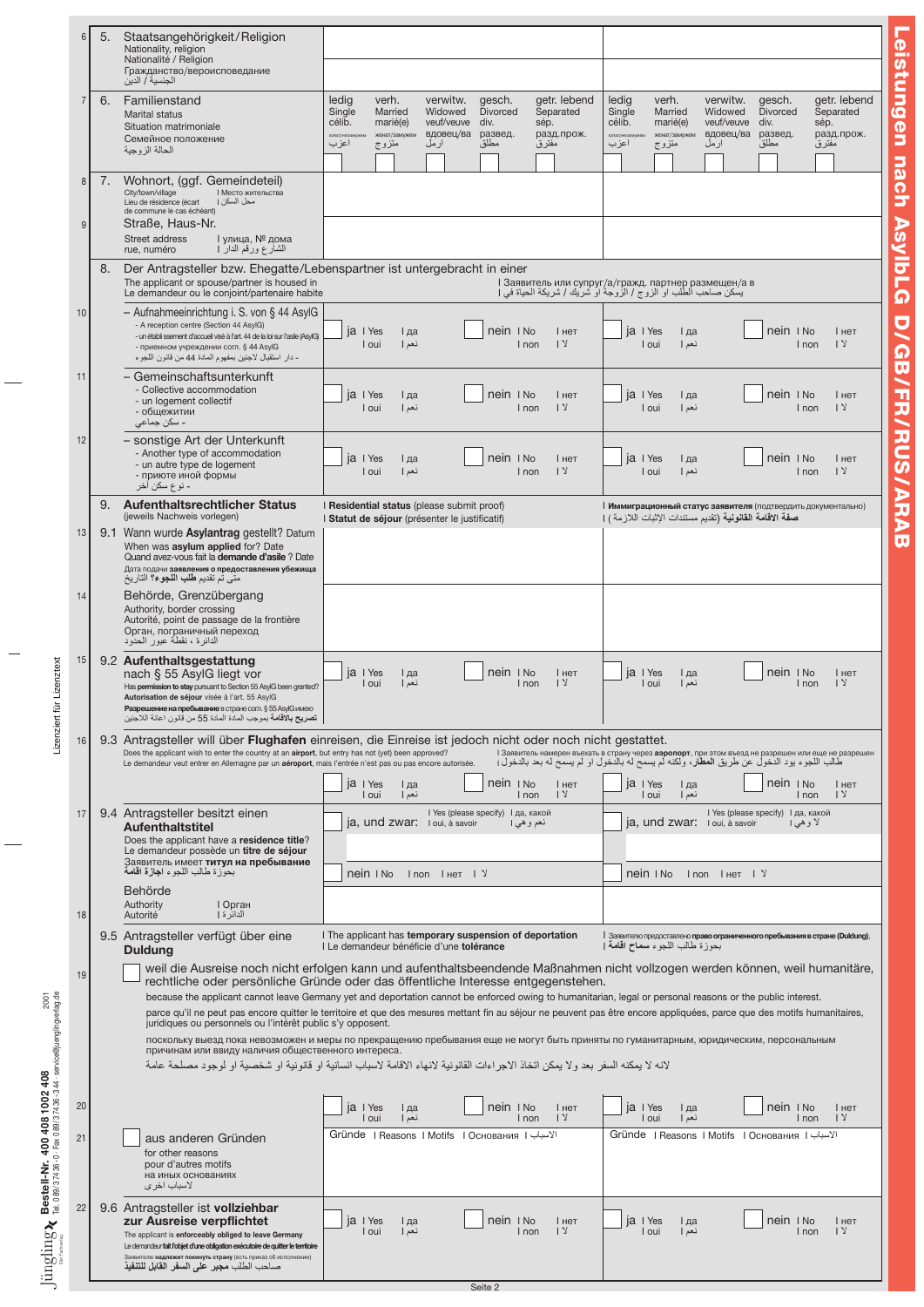| 23<br>24<br>25<br>26 | 9.7 Das Bundesamt für Migration und<br>Flüchtlinge hat über den Asylantrag<br>Decision by the BAMF (Federal Office for Migration<br>and Refugees) on the asylum application<br>Décision de l'Office fédéral des migrations et des<br>réfugiés concernant la demande d'asile<br>Решение о предост. убежища Фед. ведомством<br>по делам миграции и беженцев ФВМБ<br>قر ار الدائرة الاتحادية للهجرة واللاجئين<br>بصدد طلب اللجو ء<br>9.8 Gegen die Entscheidung des Bundes-<br>amtes ist zur Zeit eine Klage anhängig<br>Is legal action pending against the decision of the<br>BAMF?<br>Une action contre la décision de l'Office fédéral est<br>en instance<br>Решение ФВМБ в наст. время опротестовано<br>شكوى معلقة حاليا ضد قرار<br>الدائر ة الأتحادية للهجر ة و اللاجئين<br>10. Sind Sie oder ein Haushaltsmitglied nach Leistungsinanspruchnahme aus der Bundesrepublik Deutschland ausgereist?<br>Did you or a member of your household leave Germany after receiving benefits?<br>Avez-vous, vous-même ou un membre du ménage, quitté la République fédérale d'Allemagne après avoir bénéficié de prestations ?<br>Выезжали ли Вы или Ваши домочадцы из ФРГ после получения пособия?<br>هل غادرت او أحد افراد المنزل العائلي جمهورية المانيا الاتحادية 27 بعد استلام الاعانة مَن؟<br>Wer?<br>nein<br>Who<br>I KTO?<br><b>No</b><br>I нет | noch nicht entschieden<br>Still pending<br>encore en attente<br>positiv entschieden<br>Approval<br>positive<br>negativ entschieden<br>Rejection<br>négative<br>ja I Yes<br>I да<br>I oui<br>نعم  <br>beim Verwaltungsgericht<br>at administrative court in<br>auprès du tribunal administratif de   I المحكمة الادارية auprès du tribunal administratif de                                                                                           | I еще не принято<br>لم يتخذ بعد  <br>I принято<br>تم اتخاذه ايجابيا [<br>I в предост. отказано<br>تم رفضه  <br>nein I No<br>I non<br>I в каком админ.суде                                                                                                                  | I нет<br>1 <sup>2</sup>                                                                                                                                                                                                                                                    | noch nicht entschieden<br>Still pending<br>encore en attente<br>positiv entschieden<br>Approval<br>positive<br>negativ entschieden<br>Rejection<br>négative<br>ja I Yes<br>I да<br>I oui<br>نعم  <br>beim Verwaltungsgericht<br>at administrative court in<br>auprès du tribunal administratif de   المحكمة الادارية 1<br>Wann?<br>When I Когда? | I еще не принято<br>لم يتخذ بعد  <br>I принято<br>تم اتخاذه ابجابيا  <br>I в предост. отказано<br>تم رفضه  <br>nein I No<br>I нет<br>1 <sup>2</sup><br>I non<br>I в каком админ.суде                                                                                      |
|----------------------|------------------------------------------------------------------------------------------------------------------------------------------------------------------------------------------------------------------------------------------------------------------------------------------------------------------------------------------------------------------------------------------------------------------------------------------------------------------------------------------------------------------------------------------------------------------------------------------------------------------------------------------------------------------------------------------------------------------------------------------------------------------------------------------------------------------------------------------------------------------------------------------------------------------------------------------------------------------------------------------------------------------------------------------------------------------------------------------------------------------------------------------------------------------------------------------------------------------------------------------------------------------------------------------------------------------------------------------------|------------------------------------------------------------------------------------------------------------------------------------------------------------------------------------------------------------------------------------------------------------------------------------------------------------------------------------------------------------------------------------------------------------------------------------------------------|----------------------------------------------------------------------------------------------------------------------------------------------------------------------------------------------------------------------------------------------------------------------------|----------------------------------------------------------------------------------------------------------------------------------------------------------------------------------------------------------------------------------------------------------------------------|--------------------------------------------------------------------------------------------------------------------------------------------------------------------------------------------------------------------------------------------------------------------------------------------------------------------------------------------------|---------------------------------------------------------------------------------------------------------------------------------------------------------------------------------------------------------------------------------------------------------------------------|
| 27<br>29             | مَنْ؟ إ<br>$\sqrt{2}$<br>Qui?<br>non<br>Warum?<br>ia<br>Why<br><b>  Почему?</b><br>Yes<br>I да<br>Pourauoi?   !                                                                                                                                                                                                                                                                                                                                                                                                                                                                                                                                                                                                                                                                                                                                                                                                                                                                                                                                                                                                                                                                                                                                                                                                                                |                                                                                                                                                                                                                                                                                                                                                                                                                                                      |                                                                                                                                                                                                                                                                            |                                                                                                                                                                                                                                                                            | متى؟ 28 Quand ?!                                                                                                                                                                                                                                                                                                                                 |                                                                                                                                                                                                                                                                           |
|                      | نعم  <br>oui<br>II. Familienverhältnisse:<br>Family<br><b>Situation familiale</b><br>Семейное положение<br>ثانيا: الحالة العائلية                                                                                                                                                                                                                                                                                                                                                                                                                                                                                                                                                                                                                                                                                                                                                                                                                                                                                                                                                                                                                                                                                                                                                                                                              | Außer dem Antragsteller und seinem Ehegatten/Lebenspartner leben noch in dessen/deren Haushalt<br>The applicant and their spouse/partner share their household with the following people:<br>Outre le demandeur et son conjoint/partenaire, personnes vivant encore dans son/leur ménage :<br>Помимо заявителя и его супруги/га/сожителя в его/их домохозяйстве живут<br>من يسكن في المنزل ما عدا صاحب الطلب والزوج أو الزوجة / شريك أو شريكة الحياة |                                                                                                                                                                                                                                                                            |                                                                                                                                                                                                                                                                            |                                                                                                                                                                                                                                                                                                                                                  |                                                                                                                                                                                                                                                                           |
|                      |                                                                                                                                                                                                                                                                                                                                                                                                                                                                                                                                                                                                                                                                                                                                                                                                                                                                                                                                                                                                                                                                                                                                                                                                                                                                                                                                                | 1                                                                                                                                                                                                                                                                                                                                                                                                                                                    | $\overline{2}$                                                                                                                                                                                                                                                             | 3                                                                                                                                                                                                                                                                          | 4                                                                                                                                                                                                                                                                                                                                                | 5                                                                                                                                                                                                                                                                         |
| 30                   | 1. Familienname (ggf. auch Geburtsname)<br>Surname (and name at birth if different)<br>Nom de famille (le cas échéant aussi le nom de naissance)<br>Фамилия (в т. ч. по рождению)<br>الاسم المعائلي (وقبل الزواج إن وُجد)                                                                                                                                                                                                                                                                                                                                                                                                                                                                                                                                                                                                                                                                                                                                                                                                                                                                                                                                                                                                                                                                                                                      |                                                                                                                                                                                                                                                                                                                                                                                                                                                      |                                                                                                                                                                                                                                                                            |                                                                                                                                                                                                                                                                            |                                                                                                                                                                                                                                                                                                                                                  |                                                                                                                                                                                                                                                                           |
| 31                   | 2. Vorname(n)<br>First name(s)<br>I Имя, имена<br>Prénom(s)<br>الأسم                                                                                                                                                                                                                                                                                                                                                                                                                                                                                                                                                                                                                                                                                                                                                                                                                                                                                                                                                                                                                                                                                                                                                                                                                                                                           |                                                                                                                                                                                                                                                                                                                                                                                                                                                      |                                                                                                                                                                                                                                                                            |                                                                                                                                                                                                                                                                            |                                                                                                                                                                                                                                                                                                                                                  |                                                                                                                                                                                                                                                                           |
| 32                   | 3. Geburtsdatum<br>Date of birth<br>I Дата рождения<br>تأريخ الولادة Date de naissance 1                                                                                                                                                                                                                                                                                                                                                                                                                                                                                                                                                                                                                                                                                                                                                                                                                                                                                                                                                                                                                                                                                                                                                                                                                                                       |                                                                                                                                                                                                                                                                                                                                                                                                                                                      |                                                                                                                                                                                                                                                                            |                                                                                                                                                                                                                                                                            |                                                                                                                                                                                                                                                                                                                                                  |                                                                                                                                                                                                                                                                           |
| 33                   | 4. Staatsangehörigkeit<br>Nationality<br><b>I</b> Гражданство<br>Nationalité<br>الجنسية                                                                                                                                                                                                                                                                                                                                                                                                                                                                                                                                                                                                                                                                                                                                                                                                                                                                                                                                                                                                                                                                                                                                                                                                                                                        |                                                                                                                                                                                                                                                                                                                                                                                                                                                      |                                                                                                                                                                                                                                                                            |                                                                                                                                                                                                                                                                            |                                                                                                                                                                                                                                                                                                                                                  |                                                                                                                                                                                                                                                                           |
| 34                   | 5. Wann wurde Asylantrag gestellt? Datum<br>When was asylum applied for? Date<br>Quand avez-vous fait la demande d'asile ? Date<br>Дата подачи заявления о предоставления убежища<br>متي تم تقديم طلب اللجوء؟ التاريخ                                                                                                                                                                                                                                                                                                                                                                                                                                                                                                                                                                                                                                                                                                                                                                                                                                                                                                                                                                                                                                                                                                                          |                                                                                                                                                                                                                                                                                                                                                                                                                                                      |                                                                                                                                                                                                                                                                            |                                                                                                                                                                                                                                                                            |                                                                                                                                                                                                                                                                                                                                                  |                                                                                                                                                                                                                                                                           |
| 35                   | Behörde, Grenzübergang<br>Authority, border crossing<br>Autorité, point de passage de la frontière<br>Орган, пограничный переход<br>الدائرة ، نقطة عبور الحدود                                                                                                                                                                                                                                                                                                                                                                                                                                                                                                                                                                                                                                                                                                                                                                                                                                                                                                                                                                                                                                                                                                                                                                                 |                                                                                                                                                                                                                                                                                                                                                                                                                                                      |                                                                                                                                                                                                                                                                            |                                                                                                                                                                                                                                                                            |                                                                                                                                                                                                                                                                                                                                                  |                                                                                                                                                                                                                                                                           |
| 36                   | 6.<br>Aufenthaltsrechtlicher Status<br>(ieweils Nachweis vorlegen)<br>Residential status<br>(please submit proof)<br>Statut de séjour<br>(présenter le justificatif)<br>Иммиграционный статус<br>(подтвердить документально)<br>صفة الاقامة القانو نبة<br>(تقديم مستندات الإثبات اللازمة)                                                                                                                                                                                                                                                                                                                                                                                                                                                                                                                                                                                                                                                                                                                                                                                                                                                                                                                                                                                                                                                      | 1.9.<br>Bitte tragen Sie analog Punkt I. 9.2 - I. 9.8 Zutreffendes ein.<br>Please enter as appropriate in line with items I.9.2-I.9.8.<br>Répondez comme aux points I. 9.2 - I. 9.8.<br>Указать требуемое аналогично пп. І. 9.2 - I.9.8.<br>يرجى ادراج المعلومات وفقا لما ورد في اولا 2.9 – اولا 8.9                                                                                                                                                 | 1.9.                                                                                                                                                                                                                                                                       | 1.9.                                                                                                                                                                                                                                                                       | 1.9.                                                                                                                                                                                                                                                                                                                                             | 1.9.                                                                                                                                                                                                                                                                      |
| 37                   | 6.1 Das Bundesamt für Migration und<br>Flüchtlinge hat über den Asylantrag<br>Decision by the BAMF (Federal Office for Migration<br>and Refugees) on the asylum application<br>Décision de l'Office fédéral des migrations et des<br>réfugiés concernant la demande d'asile<br>Решение ФВМБ о предост. убежища<br>قر ار الدائر ة الاتحادية للهجر ة<br>و اللاجئين بصدد طلب اللجو ء                                                                                                                                                                                                                                                                                                                                                                                                                                                                                                                                                                                                                                                                                                                                                                                                                                                                                                                                                              | noch nicht<br>entschieden<br>Still pending<br>encore en attente<br>еще не принято<br>لم يتخذ بعد<br>positiv entschieden<br>Approval<br>positive<br>принято<br>نم اتخاذه ايجابيا<br>negativ entschieden<br>Rejection<br>négative<br>в предост. убежища отказано<br>تمرفضه                                                                                                                                                                             | noch nicht<br>entschieden<br>Still pending<br>encore en attente<br>еще не принято<br>لم يتخذ بعد<br>positiv entschieden<br>Approval<br>positive<br>принято<br>تم اتخاذه ابجابيا<br>negativ entschieden<br>Rejection<br>négative<br>в предост. убежища отказано<br>تم ر فضه | noch nicht<br>entschieden<br>Still pending<br>encore en attente<br>еще не принято<br>لم يتخذ بعد<br>positiv entschieden<br>Approval<br>positive<br>принято<br>تم اتخاذه ابجابيا<br>negativ entschieden<br>Rejection<br>négative<br>в предост. убежища отказано<br>تم ر فضه | noch nicht<br>entschieden<br>Still pending<br>encore en attente<br>еще не принято<br>لم يتخذ بعد<br>positiv entschieden<br>Approval<br>positive<br>принято<br>تم اتخاذه ابجابيا<br>negativ entschieden<br>Rejection<br>négative<br>в предост. убежища отказано<br>تم ر فضه                                                                       | noch nicht<br>entschieden<br>Still pending<br>encore en attente<br>еще не принято<br>لم يتخذ بعد<br>positiv entschieden<br>Approval<br>positive<br>принято<br>تم اتخاذه ايجابيا<br>negativ entschieden<br>Rejection<br>négative<br>в предост. убежища отказано<br>تم رفضه |
| 38                   | 6.2 Gegen die Entscheidung des Bundes-<br>amtes ist zur Zeit eine Klage anhängig<br>Is legal action pending against the decision of the<br>BAMF?<br>Une action contre la décision de l'Office fédéral est<br>en instance                                                                                                                                                                                                                                                                                                                                                                                                                                                                                                                                                                                                                                                                                                                                                                                                                                                                                                                                                                                                                                                                                                                       | nein<br>ja<br>Yes<br><b>No</b><br>oui<br>non<br>нет<br>да<br>$\mathbf{y}$<br>نعم                                                                                                                                                                                                                                                                                                                                                                     | ja<br>nein<br>Yes<br><b>No</b><br>oui<br>non<br>нет<br>да<br>$\lambda$<br>نعم                                                                                                                                                                                              | ja<br>Yes<br>oui<br>да<br>نعم                                                                                                                                                                                                                                              | nein<br>ja<br><b>No</b><br>Yes<br>oui<br>non<br>нет<br>да<br>Y<br>نعم<br>Υ                                                                                                                                                                                                                                                                       | nein<br>ja<br>nein<br>Yes<br><b>No</b><br><b>No</b><br>oui<br>non<br>non<br>нет<br>нет<br>да<br>$\mathbf{y}$<br>نعم                                                                                                                                                       |
| 39                   | Решение ФВМБ в наст. время опротестовывается<br>شکو <i>ی</i> معلقة حالیا ضد قر ار<br>الدائر ة الاتحادية للهجر ة و اللاجئين                                                                                                                                                                                                                                                                                                                                                                                                                                                                                                                                                                                                                                                                                                                                                                                                                                                                                                                                                                                                                                                                                                                                                                                                                     | beim I at<br>I суд<br>أحدى Iauprès de l                                                                                                                                                                                                                                                                                                                                                                                                              | beim   at<br>I суд<br>أدى Iauprès de l<br>Seite 3                                                                                                                                                                                                                          | beim   at<br>أدى اطl auprès de                                                                                                                                                                                                                                             | beim   at<br>I суд<br>I суд<br>أدى Iauprès de I                                                                                                                                                                                                                                                                                                  | beim   at<br>I суд<br>أدى Iauprès de I                                                                                                                                                                                                                                    |

Lizenziert für Lizenztext Lizenziert für Lizenztext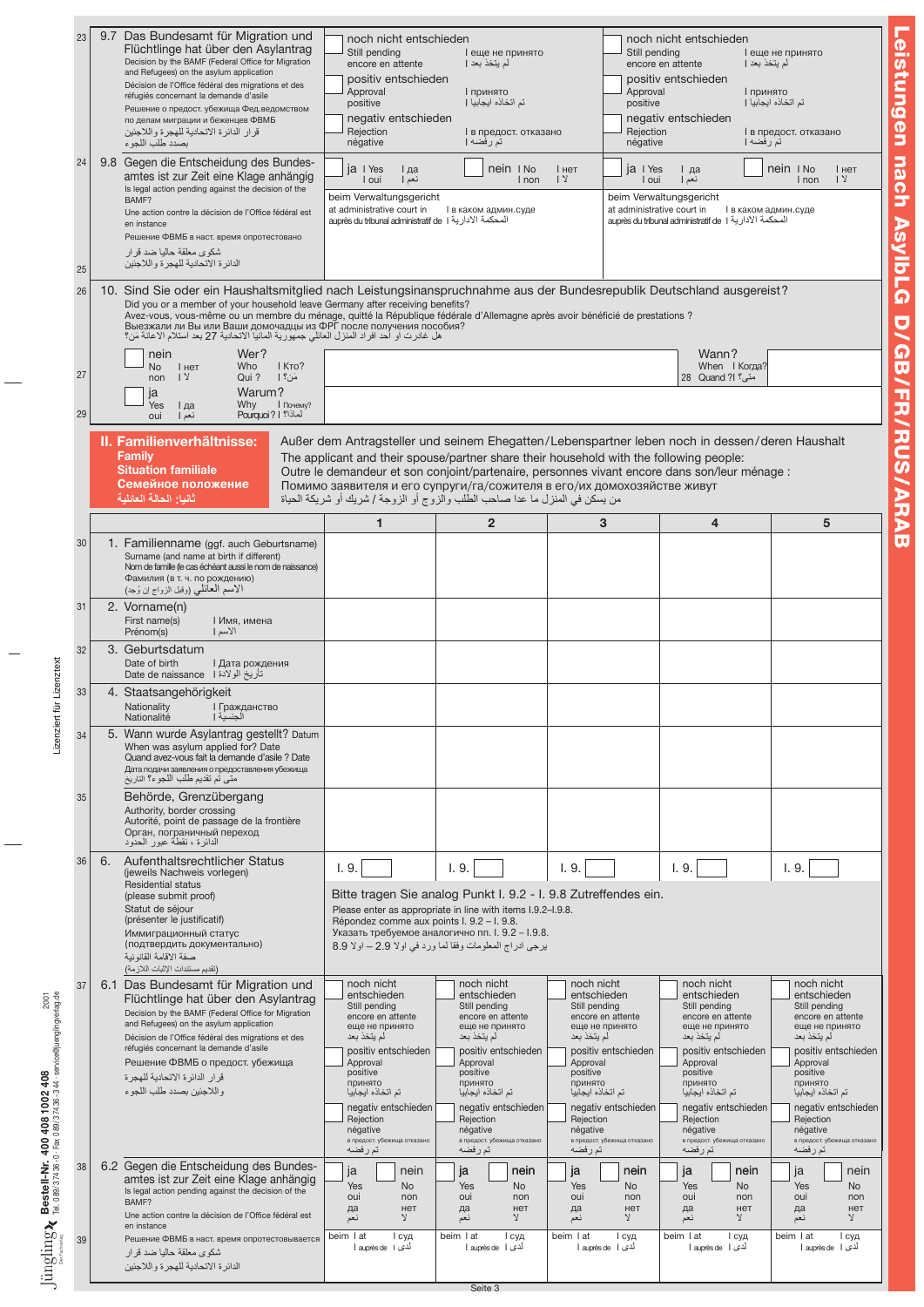| 40 | 7. Familienstand<br><b>Marital status</b><br><b>  Семейное положение</b><br>الحالة الزوجية Situation matrimoniale I                                                |                                                                       |                                                                                   |                                                                                  |                                                                                  |                                                                                  |
|----|--------------------------------------------------------------------------------------------------------------------------------------------------------------------|-----------------------------------------------------------------------|-----------------------------------------------------------------------------------|----------------------------------------------------------------------------------|----------------------------------------------------------------------------------|----------------------------------------------------------------------------------|
| 41 | 8. Stellung zum Haushaltsvorstand<br>Relationship to head of household<br>Situation par rapport au chef de famille<br>Отношение к кормильцу<br>علاقته بر ب البيت   |                                                                       |                                                                                   |                                                                                  |                                                                                  |                                                                                  |
| 42 | 9. Beruf<br><b>І Профессия</b><br>Occupation<br>المعنة ا<br>Profession                                                                                             |                                                                       |                                                                                   |                                                                                  |                                                                                  |                                                                                  |
| 43 | 10. Arbeitgeber<br>Employer<br><b>  Работодатель</b><br>رب العمل  <br>Employeur                                                                                    |                                                                       |                                                                                   |                                                                                  |                                                                                  |                                                                                  |
| 44 | 11. Bargeld<br>Cash<br><b>I Наличные средства</b><br>الموجود النقدي إ<br>Espèces                                                                                   | <b>EUR</b><br>евро<br>يورو                                            | <b>EUR</b><br>espo<br>يورو                                                        | <b>EUR</b><br>евро<br>يورو                                                       | <b>EUR</b><br>евро<br>يورو                                                       | <b>EUR</b><br>евро<br>يورو                                                       |
| 45 | 12. Spar- und Bankguthaben<br>Savings and bank deposits<br>Avoirs bancaires et d'épargne<br>Сбережения и средства на счетах<br>الأرصدة لدى البنوك                  | <b>EUR</b><br>евро<br>يورو                                            | <b>EUR</b><br>евро<br>يورو                                                        | <b>EUR</b><br>евро<br>يورو                                                       | <b>EUR</b><br>евро<br>يورو                                                       | <b>EUR</b><br>евро<br>يورو                                                       |
| 46 | 13. Haus- und Grundbesitz<br>Real estate ownership<br>Propriété foncière<br>Владение недвижимостью (дом, земля)<br>الدور والعقارات المملوكة                        | nein<br>ja<br>Yes<br><b>No</b><br>oui<br>non<br>да<br>нет<br>V<br>نعم | nein<br>ja<br>Yes<br><b>No</b><br>oui<br>non<br>нет<br>да<br>$\mathcal{A}$<br>نعم | nein<br>ja<br>Yes<br><b>No</b><br>oui<br>non<br>нет<br>да<br>$\mathbf{v}$<br>نعم | ja<br>nein<br>Yes<br><b>No</b><br>oui<br>non<br>нет<br>да<br>$\mathbf{v}$<br>نعم | ja<br>nein<br>Yes<br><b>No</b><br>oui<br>non<br>нет<br>да<br>$\mathbf{v}$<br>نعم |
| 47 | 14. Sonst. Vermögenswerte und zwar:<br>Other assets (please specify):<br>Autres avoirs, préciser<br>Прочие виды имущества, а именно<br>الأموال الاخرى وهي:         |                                                                       |                                                                                   |                                                                                  |                                                                                  |                                                                                  |
| 48 | 15. Höhe des Einkommens (mtl. netto)<br>Monthly net income<br>Montant des revenus (mensuels net)<br>Размер дохода (месячного, нетто)<br>مقدار الدخل (الصافي شهريا) | <b>EUR</b><br>евро<br>يورو                                            | <b>EUR</b><br>евро<br>يورو                                                        | <b>EUR</b><br>евро<br>يورو                                                       | <b>EUR</b><br>евро<br>يورو                                                       | <b>EUR</b><br>евро<br>يورو                                                       |

Leistungen nach Asylb

L  $\boldsymbol{\Omega}$ 

D/

GB/

**FR/RU** 

S

/ARAB

## III. Unterhaltspflichtige Personen gegenüber den Antragstellern, soweit nicht bereits oben angegeben. (помимо указанных выше) ممالك الـ Applicants' dependents (unless entered above)<br>Personnes ayant les demandeurs à charge, si elles ne sont pas déjà mentionnées plus haut التابا الترام صاحب الطلب بدفع نفقة الى اشخاص آخرين،

(z.B. der getrennt lebende oder geschiedene Ehegatte/Lebenspartner, eheliche, als ehelich erklärte, adoptierte Kinder, Kinder nicht miteinander verheirateter Eltern, die Eltern) Für weitere Personen bitte Beiblatt verwenden!

(e.g. separated or divorced spouse/partner, legitimate children, legitimized or adopted children, children of parents not married to each other, parents). Please use extra sheet for additional people.

(p. ex. le conjoint/partenaire séparé ou divorcé, les enfants légitimes, déclarés légitimes, adoptés, les enfants de parents qui ne sont pas mariés, les parents). Pour d'autres personnes, utilisez une feuille séparée.

(напр., раздельно живущие или бывшие супруги/сожители, брачные, формально брачные, усыновленные дети, дети родителей, не состоящих в браке, родители).<br>Если таких лиц еще больше, воспользуйтесь дополнительным бланком.

(مثلا الزوج/الزوجة المطلق/المطلقة او شريك/شريكة الحياة، الاطفال والمعترف بشرعيتهم والمتبنون، عبو ما وجون، الوالدان) الاشخاص الأخرون يُدرجون رجاء في صفحة ملحقة!

| Familienname<br>Vorname(n)                                         | Geburts-<br>datum                                           | Fam.-<br>Stand                                                          | Verwandt mit<br>(Vgl. Ziff I.)                             | Verwandtschafts-<br>verhältnis                                                                                               | Straße, Nr.,<br>Wohnort mit Postleitzahl                                                                                                         |
|--------------------------------------------------------------------|-------------------------------------------------------------|-------------------------------------------------------------------------|------------------------------------------------------------|------------------------------------------------------------------------------------------------------------------------------|--------------------------------------------------------------------------------------------------------------------------------------------------|
| Surname, first name (s)<br>Nom de famille, prénom(s)               | Date of birth                                               | Marital status<br>Sit. matr.                                            | Related to (see Section I.)<br>Parent avec (cf. titre I.)  | Relationship<br>Lien de parenté                                                                                              | Street address, Town/city, postcode/ZIP<br>Rue, nº, localité avec c. postal                                                                      |
| الاسم الكامل                                                       | дата рождения<br>تار يخ الميلاد                             | семейн. полож.<br>الحالة الزوجية                                        | родственник заявителя? (см. п. I)<br>قرابة مع (قارن اولاً) | степень родства<br>در جة القر ابة                                                                                            | ул., № дома, город, указать почт. индекс<br>الشارع، رقم العنوان مع الرقم البريدي                                                                 |
|                                                                    |                                                             |                                                                         |                                                            |                                                                                                                              |                                                                                                                                                  |
|                                                                    |                                                             |                                                                         |                                                            |                                                                                                                              |                                                                                                                                                  |
|                                                                    |                                                             |                                                                         |                                                            |                                                                                                                              |                                                                                                                                                  |
|                                                                    |                                                             |                                                                         |                                                            |                                                                                                                              |                                                                                                                                                  |
|                                                                    |                                                             |                                                                         |                                                            |                                                                                                                              |                                                                                                                                                  |
|                                                                    |                                                             |                                                                         |                                                            |                                                                                                                              |                                                                                                                                                  |
|                                                                    |                                                             |                                                                         |                                                            |                                                                                                                              | (Nachweis über Art u. Höhe d. Einkünfte, z.B. Verdienstbescheinigung,                                                                            |
|                                                                    |                                                             |                                                                         |                                                            |                                                                                                                              | Bescheide über sonstige Sozialleistungen beifügen)<br>(Please enclose proof of type and amount of income, e.g. pay slips, proof                  |
|                                                                    |                                                             |                                                                         |                                                            | of social benefits)                                                                                                          | (joindre les justificatifs du type et du montant des revenus,                                                                                    |
|                                                                    |                                                             |                                                                         |                                                            |                                                                                                                              | p.ex. attestation de revenus, attestation de prestations sociales)<br>(приложить док. подтверждения видов и размера доходов, напр.,              |
|                                                                    |                                                             |                                                                         |                                                            |                                                                                                                              |                                                                                                                                                  |
| INr.<br>No.<br>IN°<br>Nº<br>الرقم<br>l 2.<br>$51$ $\overline{3}$ . | Фамилия, имя (имена)<br>رابعا: احوال دخل صاحب الطلب واقاربه | Income of applicant and family<br>Revenus du demandeur et de sa famille | Date de naissance                                          | IV. Einkommensverhältnisse des Antragstellers und seiner Angehörigen<br>Имущественное положение заявителя и членов его семьи | справки о зарплате, о социальных выплатах)<br>(أرفق مستندات إثبات عن نوع وحجم المدخولات،<br>مثلا شهادة الدخل أو قرارات منح اعانات اجتماعية اخرى) |

|    |                                                                                                                    |                                                                    |                                                                                          |                                                                                                                                                                                                                                         |  | مند سهاده اندهن او فرارات منح اعانات اجتماعیه اهری) |                                                                                     |  |  |  |
|----|--------------------------------------------------------------------------------------------------------------------|--------------------------------------------------------------------|------------------------------------------------------------------------------------------|-----------------------------------------------------------------------------------------------------------------------------------------------------------------------------------------------------------------------------------------|--|-----------------------------------------------------|-------------------------------------------------------------------------------------|--|--|--|
|    | 52 Art des Einkommens<br>monatlich<br>Type of income (monthly)<br>Type du revenu mensuel<br>Вид дохода (месячного) | Antragsteller<br>Applicant<br>Demandeur<br>Заявитель<br>صاحب الطلب | Ehegatte/<br>Lebenspartner<br>Spouse/partner<br>Conjoint/partenaire<br>Супруг/а сожитель | Sonstige Haushaltsangehörige entsprechend II<br>Other members of household (Section II)<br>Autres personnes vivant dans le ménage, v. Il<br>Другие члены домохозяйства согласно п. II.<br>سكان أخرون في المنزل وفق الفقرة الثانية أعلاه |  |                                                     |                                                                                     |  |  |  |
|    | نو ع الدخل                                                                                                         | EUR lespo l پورو ا                                                 | الزوج/الزوجة شريك/شريكة الحياة<br>EUR lespo   پورو                                       |                                                                                                                                                                                                                                         |  |                                                     | يوزو EUR  eapol  يوزو EUR  eapol  يوزو EUR  eapol  يوزو EUR  eapol  يوزو EUR  eapol |  |  |  |
|    |                                                                                                                    |                                                                    |                                                                                          |                                                                                                                                                                                                                                         |  |                                                     |                                                                                     |  |  |  |
| 53 | Erwerbseinkommen                                                                                                   |                                                                    |                                                                                          |                                                                                                                                                                                                                                         |  |                                                     |                                                                                     |  |  |  |
|    | Income from employment   Зарплата<br>ر ائد العمل   Revenu salarial                                                 |                                                                    |                                                                                          |                                                                                                                                                                                                                                         |  |                                                     |                                                                                     |  |  |  |
| 54 | Handel, Gewerbe                                                                                                    |                                                                    |                                                                                          |                                                                                                                                                                                                                                         |  |                                                     |                                                                                     |  |  |  |
|    | Commercial activity  I Торговля, бизнес                                                                            |                                                                    |                                                                                          |                                                                                                                                                                                                                                         |  |                                                     |                                                                                     |  |  |  |
|    | التجارة، الحرفة Activité commerciale, industrielle   1                                                             |                                                                    |                                                                                          |                                                                                                                                                                                                                                         |  |                                                     |                                                                                     |  |  |  |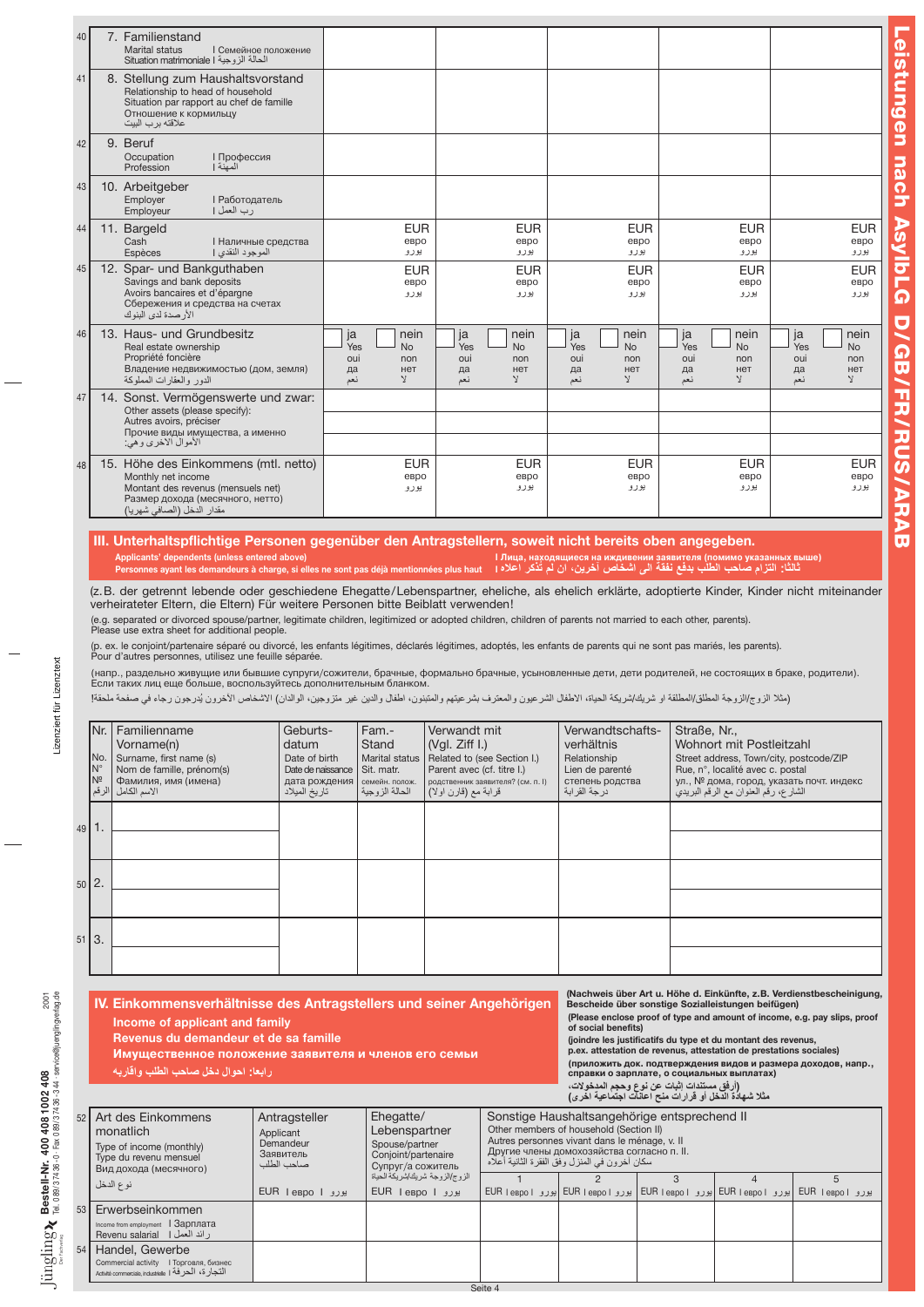|    | 55 Kindergeld<br>Child benefit<br><b>I</b> Детское пособие<br>علاوة الاطفال   Allocations familiales                                                                                                                                                                                                                          |                                                                    |                                                                                                                                                              |                                                      |                                                                                                                                                          |                                                   |                                                                       |                         |  |  |
|----|-------------------------------------------------------------------------------------------------------------------------------------------------------------------------------------------------------------------------------------------------------------------------------------------------------------------------------|--------------------------------------------------------------------|--------------------------------------------------------------------------------------------------------------------------------------------------------------|------------------------------------------------------|----------------------------------------------------------------------------------------------------------------------------------------------------------|---------------------------------------------------|-----------------------------------------------------------------------|-------------------------|--|--|
|    | 56   Krankengeld<br>Sickness benefit   Пособие по болезни<br>علاوة المرض Allocations maladie I                                                                                                                                                                                                                                |                                                                    |                                                                                                                                                              |                                                      |                                                                                                                                                          |                                                   |                                                                       |                         |  |  |
| 57 | Arbeitslosengeld oder Grund-<br>sicherung für Arbeitssuchende<br>Unemployment benefit or basic<br>income for job seekers<br>Allocations chômage ou couverture<br>de base pour demandeurs d'emploi<br>Пособие по безработице или базо-<br>вое пособие для ищущих работу<br>اعانة البطالة او<br>الضمان الاساسي للباحثين عن عملّ |                                                                    |                                                                                                                                                              |                                                      |                                                                                                                                                          |                                                   |                                                                       |                         |  |  |
|    | 58 Unterhalt von Angehörigen<br>Maintenance from relatives<br>Soutien aux proches<br>Помощь родственников<br>نفقة من الأقار ب                                                                                                                                                                                                 |                                                                    |                                                                                                                                                              |                                                      |                                                                                                                                                          |                                                   |                                                                       |                         |  |  |
| 59 |                                                                                                                                                                                                                                                                                                                               |                                                                    |                                                                                                                                                              |                                                      |                                                                                                                                                          |                                                   |                                                                       |                         |  |  |
|    | V. Vom Einkommen evtl. absetzbare Beträge<br><b>Income deductibles</b><br>Montants éventuellement déductibles du revenu<br>Изъятия из доходов<br>خامسا: المبالغ التي يمكن استقطاعها من الدخل                                                                                                                                  |                                                                    | (Bitte Nachweise beifügen!)<br>(please enclose proof)<br>(joindre les justificatifs)<br>(Просьба документально подтвердить!)<br>(يرجى تقديم مستندات الإثبات) |                                                      |                                                                                                                                                          |                                                   |                                                                       |                         |  |  |
|    | 60 Ausgaben<br><b>Expenses</b><br><b>Dépenses</b><br>Расходы<br>المصروفات                                                                                                                                                                                                                                                     | Antragsteller<br>Applicant<br>Demandeur<br>Заявитель<br>صاحب الطلب | Ehegatte/<br>Lebenspartner<br>Spouse/partner<br>Conjoint/partenaire<br>Супруг/а сожитель<br>الزوج/الزوجة شريك/شريكة الحياة                                   | الساكنون الأخرون في المنزل وفق ثانيا<br>$\mathbf{1}$ | Other members of household (Section II)<br>Autres personnes vivant dans le ménage, v. Il<br>Другие члены домохозяйства согласно п. II.<br>$\overline{2}$ | Sonstige Haushaltsangehörige entsprechend II<br>3 | $\overline{4}$                                                        | 5                       |  |  |
|    |                                                                                                                                                                                                                                                                                                                               | یورو EUR leвpol                                                    | EUR lespol يورو                                                                                                                                              |                                                      |                                                                                                                                                          |                                                   | يورو EUR   espo   يورو EUR   espo   يورو EUR   espo   يورو EUR   espo | <b>EUR</b> lespo l يورو |  |  |
| 61 | Keine absetzbaren Beträge<br>No deductible amounts<br>Pas de montants déductibles<br>Без изъятий<br>ليست هناك مبالغ قابلة للاستقطاع                                                                                                                                                                                           |                                                                    |                                                                                                                                                              |                                                      |                                                                                                                                                          |                                                   |                                                                       |                         |  |  |
|    | Steuern auf Einkommen<br>einschl. Soli<br>Taxes on income incl. solidarity surcharge<br>Impôts sur les revenus y compris contrib. solidarité<br>Подоходный налог включая солидарный<br>ضريبة الدخل بما في ذلك ضريبة التضامن                                                                                                   |                                                                    |                                                                                                                                                              |                                                      |                                                                                                                                                          |                                                   |                                                                       |                         |  |  |
| 62 | Sozialversichungsbeiträge<br>Social security contributions<br><b>Cotisations sociales</b><br>Взносы в систему соцстраха<br>استقطاعات ا <b>لضمان الاجتماعي</b>                                                                                                                                                                 |                                                                    |                                                                                                                                                              |                                                      |                                                                                                                                                          |                                                   |                                                                       |                         |  |  |
| 63 | Kranken-/Pflegeversicherung<br>Health/nursing insurance<br>Assurance maladie/dépendance<br>Страхование по болезни/по постоянному уходу<br>الضمان الصحى والرعاية                                                                                                                                                               |                                                                    |                                                                                                                                                              |                                                      |                                                                                                                                                          |                                                   |                                                                       |                         |  |  |
| 64 | Arbeitslosenversicherung<br>Unemployment insurance<br>Assurance chômage<br>Страхование по безработице<br>ضمان العاطلين عن العمل                                                                                                                                                                                               |                                                                    |                                                                                                                                                              |                                                      |                                                                                                                                                          |                                                   |                                                                       |                         |  |  |
|    | Rentenversicherung<br>Pension insurance<br>Assurance retraite<br>Пенсионное страхование<br>ضمان التقاعد                                                                                                                                                                                                                       |                                                                    |                                                                                                                                                              |                                                      |                                                                                                                                                          |                                                   |                                                                       |                         |  |  |
|    | 65 Aufwendungen zur Erzielung<br>des Einkommens<br>Income-related expenses<br>Dépenses nécessaires à l'acquisition du revenu<br>Расходы на обеспечение дохода<br>مصر وفات لتحقيق الدخل                                                                                                                                        |                                                                    |                                                                                                                                                              |                                                      |                                                                                                                                                          |                                                   |                                                                       |                         |  |  |
| 66 | - Fahrtkosten zur Arbeitsstelle<br>- Travel expenses to work<br>- frais de déplacement au lieu de travail<br>- транспортные расходы (к месту работы и обратно)<br>- مصر وفات النقل إلى محل العمل                                                                                                                              |                                                                    |                                                                                                                                                              |                                                      |                                                                                                                                                          |                                                   |                                                                       |                         |  |  |
| 67 | - benutztes Verkehrsmittel<br>- Means of transport used<br>- moyen de transport utilisé<br>- используемый транспорт<br>- واسطة النقل المستخدمة                                                                                                                                                                                |                                                                    |                                                                                                                                                              |                                                      |                                                                                                                                                          |                                                   |                                                                       |                         |  |  |
| 68 | - Entfernung zwischen<br>Wohnung und Arbeitsstelle<br>- Distance between home and work<br>- trajet domicile - travail<br>- расстояние от дома до работы<br>- المسافة بين المنزل ومحل العمل                                                                                                                                    | km<br>KM<br>كيلومتر                                                | km<br>KM<br><br>كيلومتر                                                                                                                                      | km<br>KM<br>كيلومتر                                  | km<br>KM<br>كيلومتر                                                                                                                                      | km<br>KM<br>كيلومتر                               | km<br>KM<br>كيلومتر                                                   | km<br>KM<br>كيلومتر     |  |  |
|    | Sonstiges<br>Other<br>Autres renseignements<br>Прочие<br>مصاريف اخرى                                                                                                                                                                                                                                                          |                                                                    |                                                                                                                                                              |                                                      |                                                                                                                                                          |                                                   |                                                                       |                         |  |  |

Leistungen nach Asylb L  $\boldsymbol{\Omega}$ D/ GB/ **FR/RU** S /ARAB

 $\mathrm{J}\mathrm{img}\mathrm{lin}\mathrm{g}\mathbf{\mathbf{\mathbf{\mathbf{\mathbf{Y}}}}_{\text{reco}-\text{reco}-\text{reco}-\text{reco}-\text{reco}-\text{reco}-\text{reco}-\text{reco}-\text{reco}-\text{reco}-\text{reco}-\text{reco}-\text{reco}-\text{reco}-\text{reco}-\text{reco}-\text{reco}-\text{reco}-\text{reco}-\text{reco}-\text{reco}-\text{reco}-\text{reco}-\text{reco}-\text{reco}-\text{reco}-\text{reco}-\text{reco}-\text{reco}-\text{reco}-\text{re$ Tel. 0 89/ 3 74 36 - 0 · Fax 0 89/ 3 74 36 - 3 44 · service@juenglingverlag.de Bestell-Nr. 400 408 1002 408 2001

Lizenziert für Lizenztext Lizenziert für Lizenztext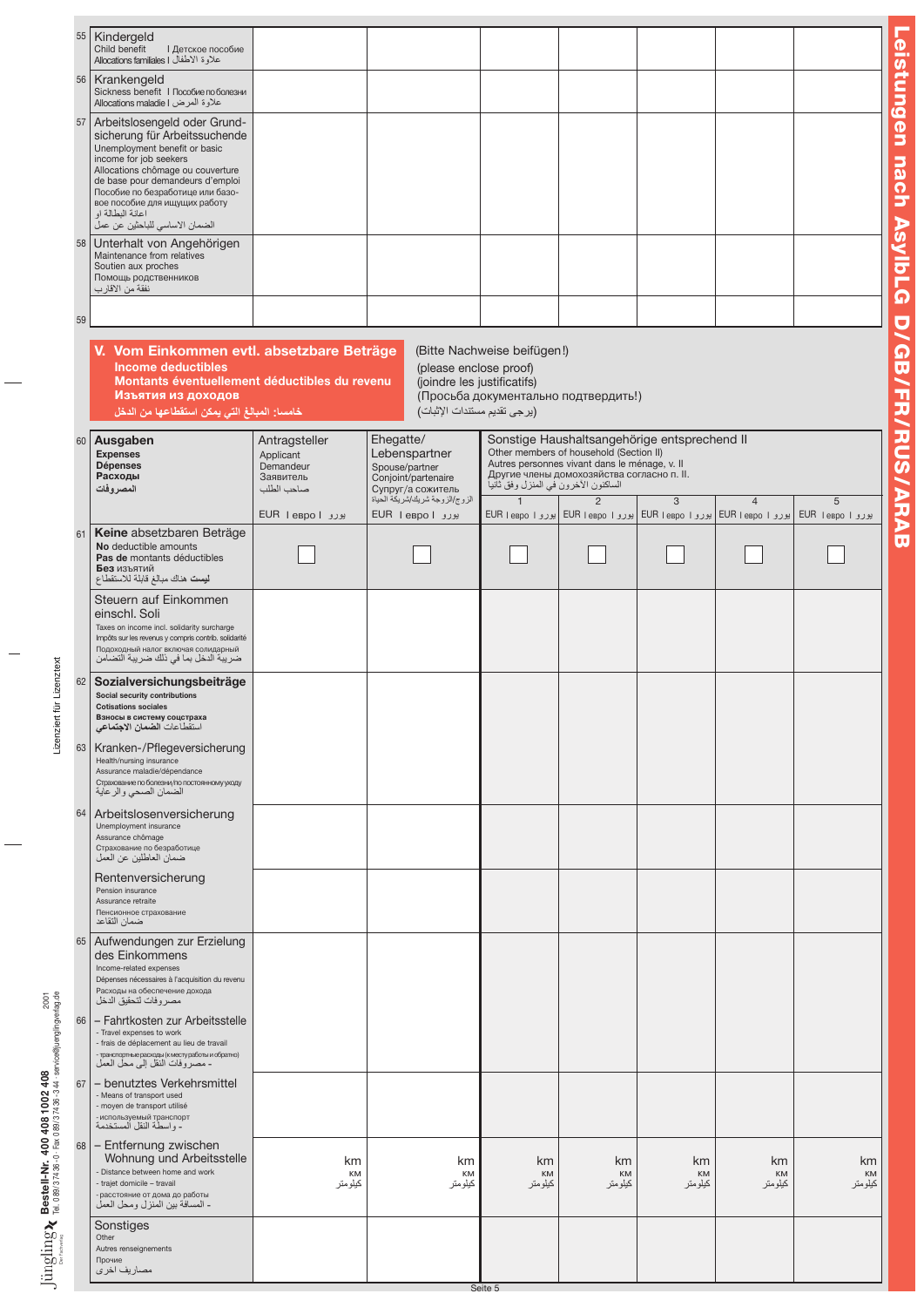|    | VI. Vermögenswerte I Assets                                                                                                                                                                                                                                                                                                                       | <b>I</b> Avoirs<br><b>Имущество</b>                                                                                                                                                                                                                                                                                                                                                          | سادسا: ممتلكات ذات قيمة [1                                                                                                                                                                                                                                                                                                                                                                                                                                                                                                                                                                                                                                                                    |  |  |
|----|---------------------------------------------------------------------------------------------------------------------------------------------------------------------------------------------------------------------------------------------------------------------------------------------------------------------------------------------------|----------------------------------------------------------------------------------------------------------------------------------------------------------------------------------------------------------------------------------------------------------------------------------------------------------------------------------------------------------------------------------------------|-----------------------------------------------------------------------------------------------------------------------------------------------------------------------------------------------------------------------------------------------------------------------------------------------------------------------------------------------------------------------------------------------------------------------------------------------------------------------------------------------------------------------------------------------------------------------------------------------------------------------------------------------------------------------------------------------|--|--|
|    | 69 a) des Antragstellers<br>Applicant's assets<br>du demandeur<br>заявителя<br>آ) صاحب الطلب                                                                                                                                                                                                                                                      | b) des Ehegatten/Lebensgefährten<br>Spouse's/partner's assets<br>du conjoint/partenaire<br>супруга/и/сожителя<br>ب) الزوج/الزوجة، شريك/ شَرْيِكَةُ الْحَيَاة                                                                                                                                                                                                                                 | c) sonstiger Haushaltsmitglieder Nr. II<br>Assets of other household members (Section II)<br>d'autres personnes vivant dans le ménage, v. n° Il<br>прочих членов домохозяйства согласно п. II<br>ج) افراد أخرون في المنزل حسب ثانيا                                                                                                                                                                                                                                                                                                                                                                                                                                                           |  |  |
|    | 70 Spar-, Bank und Postsparguthaben:<br>Savings (including at bank or post office):<br>Avoirs bancaires et d'épargne :<br>Сберегательные, банковские и почтовые сбервклады:<br>المدخرات والارصدة المصرفية<br>Ich habe kein Spar- oder Bankguthaben                                                                                                | Spar-, Bank und Postsparguthaben:<br>Savings (including at bank or post office):<br>Avoirs bancaires et d'épargne :<br>Сберегательные, банковские и почтовые сбервклады:<br>المدخر ات و الار صدة المصر فبة<br>Ich habe kein Spar- oder Bankguthaben                                                                                                                                          | Spar-, Bank und Postsparguthaben:<br>Savings (including at bank or post office):<br>Avoirs bancaires et d'épargne :<br>Сберегательные, банковские и почтовые сбервклады:<br>المدخرات والارصدة المصرفية<br>Ich habe kein Spar- oder Bankguthaben<br>I have no savings or bank deposits<br>Je n'ai pas d'avoirs bancaires ou d'épargne<br>вкладов не имею<br>ليست لدي مدخر ات او ارصدة مصر فية<br>Ich habe Spar- oder Bankguthaben bei                                                                                                                                                                                                                                                          |  |  |
| 71 | I have no savings or bank deposits<br>Je n'ai pas d'avoirs bancaires ou d'épargne<br>вкладов не имею<br>ليست لدى مدخر ات او ارصدة مصر فية<br>Ich habe Spar- oder Bankguthaben bei                                                                                                                                                                 | I have no savings or bank deposits<br>Je n'ai pas d'avoirs bancaires ou d'épargne<br>вкладов не имею<br>ليست لدى مدخر ات او ار صدة مصر فية<br>Ich habe Spar- oder Bankguthaben bei                                                                                                                                                                                                           |                                                                                                                                                                                                                                                                                                                                                                                                                                                                                                                                                                                                                                                                                               |  |  |
|    | I have savings or bank deposits at<br>J'ai des avoirs bancaires ou d'épargne chez<br>вклады имею в<br>لدي مدخر ات او ار صدة مصر فية<br>رقم الحساب IBAN 1                                                                                                                                                                                          | I have savings or bank deposits at<br>J'ai des avoirs bancaires ou d'épargne chez<br>вклады имею в<br>لدي مدخرات او ارصدة مصرفية<br>رقم الحساب IBAN 1                                                                                                                                                                                                                                        | I have savings or bank deposits at<br>J'ai des avoirs bancaires ou d'épargne chez<br>вклады имею в<br>لدي مدخرات او ارصدة مصرفية<br>رقم الحساب IBAN 1                                                                                                                                                                                                                                                                                                                                                                                                                                                                                                                                         |  |  |
| 72 | شفر ۃ البنك  <br><b>BIC</b>                                                                                                                                                                                                                                                                                                                       | شفر ۃ البنك  <br><b>BIC</b>                                                                                                                                                                                                                                                                                                                                                                  | شفر ۃ البنك  <br><b>BIC</b>                                                                                                                                                                                                                                                                                                                                                                                                                                                                                                                                                                                                                                                                   |  |  |
|    | in Höhe I Amount I montant I в размере I<br>بورو EUR I espo I                                                                                                                                                                                                                                                                                     | in Höhe I Amount I montant I в размере I<br>یورو EUR I espo I                                                                                                                                                                                                                                                                                                                                | in Höhe I Amount I montant I в размере I<br>یورو EUR I espo I                                                                                                                                                                                                                                                                                                                                                                                                                                                                                                                                                                                                                                 |  |  |
|    | رقم الحساب   IBAN                                                                                                                                                                                                                                                                                                                                 | رقم الحساب   IBAN                                                                                                                                                                                                                                                                                                                                                                            | رقم الحساب   IBAN                                                                                                                                                                                                                                                                                                                                                                                                                                                                                                                                                                                                                                                                             |  |  |
| 73 | شفرة البنك   BIC                                                                                                                                                                                                                                                                                                                                  | شفرة البنك   BIC                                                                                                                                                                                                                                                                                                                                                                             | شفرة البنك   BIC                                                                                                                                                                                                                                                                                                                                                                                                                                                                                                                                                                                                                                                                              |  |  |
|    | in Höhe I Amount I montant I в размере I<br>یورو EUR I евро I                                                                                                                                                                                                                                                                                     | in Höhe I Amount I montant I в размере I<br>بورو EUR I евро I                                                                                                                                                                                                                                                                                                                                | in Höhe I Amount I montant I в размере I<br>بورو EUR I espo I<br>  Ваrgeld:   Саsh:   Espèces :   Наличные деньги:   بالوجود النقدي   Bargeld:<br>Ich verfüge über Bargeld in Höhe von<br>I have cash totalling<br>Je dispose d'espèces d'un montant de<br>располагаю наличными в размере<br>لدي موجود نقدي قدر ه                                                                                                                                                                                                                                                                                                                                                                             |  |  |
|    | Ich verfüge über Bargeld in Höhe von<br>I have cash totalling<br>Je dispose d'espèces d'un montant de<br>располагаю наличными в размере<br>لدي موجود نقدي قدره                                                                                                                                                                                    | الموجود لنقدي Hanwunble дeньги: الموجود لتقدي المطوع المطوع المطوع التقدي التقدي التقدي Bargeld: I Cash: I Espèces : I Hanwunble дeньги: الموجود لتقدي Bargeld: I Cash: I Espèces : I Hanwunble والموجود التقدي Bargeld: I<br>Ich verfüge über Bargeld in Höhe von<br>I have cash totalling<br>Je dispose d'espèces d'un montant de<br>располагаю наличными в размере<br>لدي موجود نقدي قدره |                                                                                                                                                                                                                                                                                                                                                                                                                                                                                                                                                                                                                                                                                               |  |  |
| 74 | یورو EUR I евро I                                                                                                                                                                                                                                                                                                                                 | بورو EUR I евро I                                                                                                                                                                                                                                                                                                                                                                            | بورو EUR I espo I<br>Sonstige Vermögenswerte:                                                                                                                                                                                                                                                                                                                                                                                                                                                                                                                                                                                                                                                 |  |  |
| 75 | Sonstige Vermögenswerte:<br>Other assets:<br>Autres avoirs:<br>Иные формы имущества:                                                                                                                                                                                                                                                              | Sonstige Vermögenswerte:<br>Other assets:<br>Autres avoirs:<br>Иные формы имущества:                                                                                                                                                                                                                                                                                                         | Other assets:<br>Autres avoirs :<br>Иные формы имущества:                                                                                                                                                                                                                                                                                                                                                                                                                                                                                                                                                                                                                                     |  |  |
|    | ممتلكات اخر ى ذات قيمة<br>Ich habe kein sonstiges Vermögen<br>I have no other assets<br>Je n'ai pas d'autres avoirs<br>не имею<br>لیست لدی ممتلکات اخر ی                                                                                                                                                                                          | ممتلكات اخر ي ذات قيمة<br>Ich habe kein sonstiges Vermögen<br>I have no other assets<br>Je n'ai pas d'autres avoirs<br>не имею<br>لیست لدی ممتلکات اخر ی                                                                                                                                                                                                                                     | ممتلكات اخر ى ذات قيمة<br>Ich habe kein sonstiges Vermögen<br>I have no other assets<br>Je n'ai pas d'autres avoirs<br>не имею<br>ليست لدى ممتلكات اخر ي<br>Ich habe sonstige Vermögenswerte<br>in folgender Form<br>I have other assets as follows<br>J'ai d'autres avoirs sous la forme suivante :<br>имею в следующей форме<br>لدی ممتلکات اخر ی علی شکل<br>(z.B. Wertpapiere, Kraftfahrzeug, wertvolle Sammlungen,<br>Ansprüche gegen Dritte auf Rückzahlung von Darlehen usw.)<br>(e.g. securities, car, valuable collections, money owed by third<br>parties, etc.)<br>(p. ex. titres, véhicule, collections précieuses, droits à rem-<br>boursement de prêts vis-à-vis de tiers, etc.) |  |  |
| 76 | Ich habe sonstige Vermögenswerte<br>in folgender Form<br>I have other assets as follows<br>J'ai d'autres avoirs sous la forme suivante :<br>имею в следующей форме                                                                                                                                                                                | Ich habe sonstige Vermögenswerte<br>in folgender Form<br>I have other assets as follows<br>J'ai d'autres avoirs sous la forme suivante :<br>имею в следующей форме                                                                                                                                                                                                                           |                                                                                                                                                                                                                                                                                                                                                                                                                                                                                                                                                                                                                                                                                               |  |  |
| 77 | لدی ممتلکات اخر ی علی شکل<br>(z. B. Wertpapiere, Kraftfahrzeug, wertvolle Sammlungen,<br>Ansprüche gegen Dritte auf Rückzahlung von Darlehen usw.)<br>(e.g. securities, car, valuable collections, money owed by third<br>parties, etc.)<br>(p. ex. titres, véhicule, collections précieuses, droits à rem-                                       | لدی ممتلکات اخر ی علی شکل<br>(z.B. Wertpapiere, Kraftfahrzeug, wertvolle Sammlungen,<br>Ansprüche gegen Dritte auf Rückzahlung von Darlehen usw.)<br>(e.g. securities, car, valuable collections, money owed by third<br>parties, etc.)<br>(p. ex. titres, véhicule, collections précieuses, droits à rem-                                                                                   |                                                                                                                                                                                                                                                                                                                                                                                                                                                                                                                                                                                                                                                                                               |  |  |
|    | boursement de prêts vis-à-vis de tiers, etc.)<br>(напр., ценные бумаги, а/м, ценные коллекции, права в<br>отношении 3-х лиц на погашение ссуд и т.п.)                                                                                                                                                                                             | boursement de prêts vis-à-vis de tiers, etc.)<br>(напр., ценные бумаги, а/м, ценные коллекции, права в<br>отношении 3-х лиц на погашение ссуд и т.п.)<br>(مثلا اور اق مالية، سيارة، مقتنيات ثمينة،                                                                                                                                                                                           | (напр., ценные бумаги, а/м, ценные коллекции, права в<br>отношении 3-х лиц на погашение ссуд и т.п.)                                                                                                                                                                                                                                                                                                                                                                                                                                                                                                                                                                                          |  |  |
|    | (مثلا اوراق مالية، سيارة، مقتنيات ثمينة،<br>ديون مستحقة تُستر د لك من آخرين الخ)                                                                                                                                                                                                                                                                  | ديون مستحقة تُستر د لك من آخر ين الخ)                                                                                                                                                                                                                                                                                                                                                        | (مثلا اوراق مالية، سيارة، مقتنيات ثمينة،<br>ديون مستحقة تَستر د لك من آخر بن الخ)                                                                                                                                                                                                                                                                                                                                                                                                                                                                                                                                                                                                             |  |  |
|    | 78 VII. Arbeitsverhältnisse im letzten Jahr vor der Antragstellung/Sonstiges<br>Employment in the year before the application/other<br>Emplois pendant la dernière année précédant la demande/Autres<br>Трудовые отношения в последнем году перед подачей ходатайства/прочее<br>سَابِعا: علاقَات العمل في السنة الأخيرة قبل تقديم الطلب / وغير ها |                                                                                                                                                                                                                                                                                                                                                                                              | (Use additional sheet if there is insufficient space.)<br>(si la place ne suffit pas, utilisez une feuille séparée)<br>(اذا لم يكفِ المحل استخدم ورقة اضافية)                                                                                                                                                                                                                                                                                                                                                                                                                                                                                                                                 |  |  |
|    | Art der Tätigkeit<br>Dauer<br>Type of work<br>Duration<br>Продолжительность<br>Type d'activité<br>Durée<br>المدة  <br>Вид деятельности<br>bis<br>vom<br>نوع العمل<br>from I ot<br>to<br><b>  до</b><br>حتى ا<br>du<br>من ا<br>au                                                                                                                  | beschäftigt bei (Name und Anschrift)<br>employed by (name and address)<br>Chez (nom et adresse)<br>Место работы (наименование и адрес)<br>العمل لدى (ألاسم والعنوان)<br>Причины увольнения<br>سبب فصم عقد العمل                                                                                                                                                                              | Gründe für etwaige Lösung<br>zuständige<br>des Arbeitsverhältnisses<br>Krankenkasse<br>If employment was terminated, what were the reasons?<br>Health insurance company<br>Motif d'une résiliation éventuelle du contrat de travail<br>Caisse maladie compétente<br>Больничная касса<br>صندوق الضمان الصحى                                                                                                                                                                                                                                                                                                                                                                                    |  |  |
|    | 79 Antragsteller<br>Applicant<br>Demandeur<br>Заявитель<br>صباحب الطلب                                                                                                                                                                                                                                                                            |                                                                                                                                                                                                                                                                                                                                                                                              |                                                                                                                                                                                                                                                                                                                                                                                                                                                                                                                                                                                                                                                                                               |  |  |
| 80 | Ehegatte/Lebenspartner<br>Spouse/partner<br>Conjoint/partenaire                                                                                                                                                                                                                                                                                   |                                                                                                                                                                                                                                                                                                                                                                                              | (falls Platz nicht ausreichend, gesondertes Blatt verwenden)<br>(при нехватке места воспользуйтесь дополнительным листком)                                                                                                                                                                                                                                                                                                                                                                                                                                                                                                                                                                    |  |  |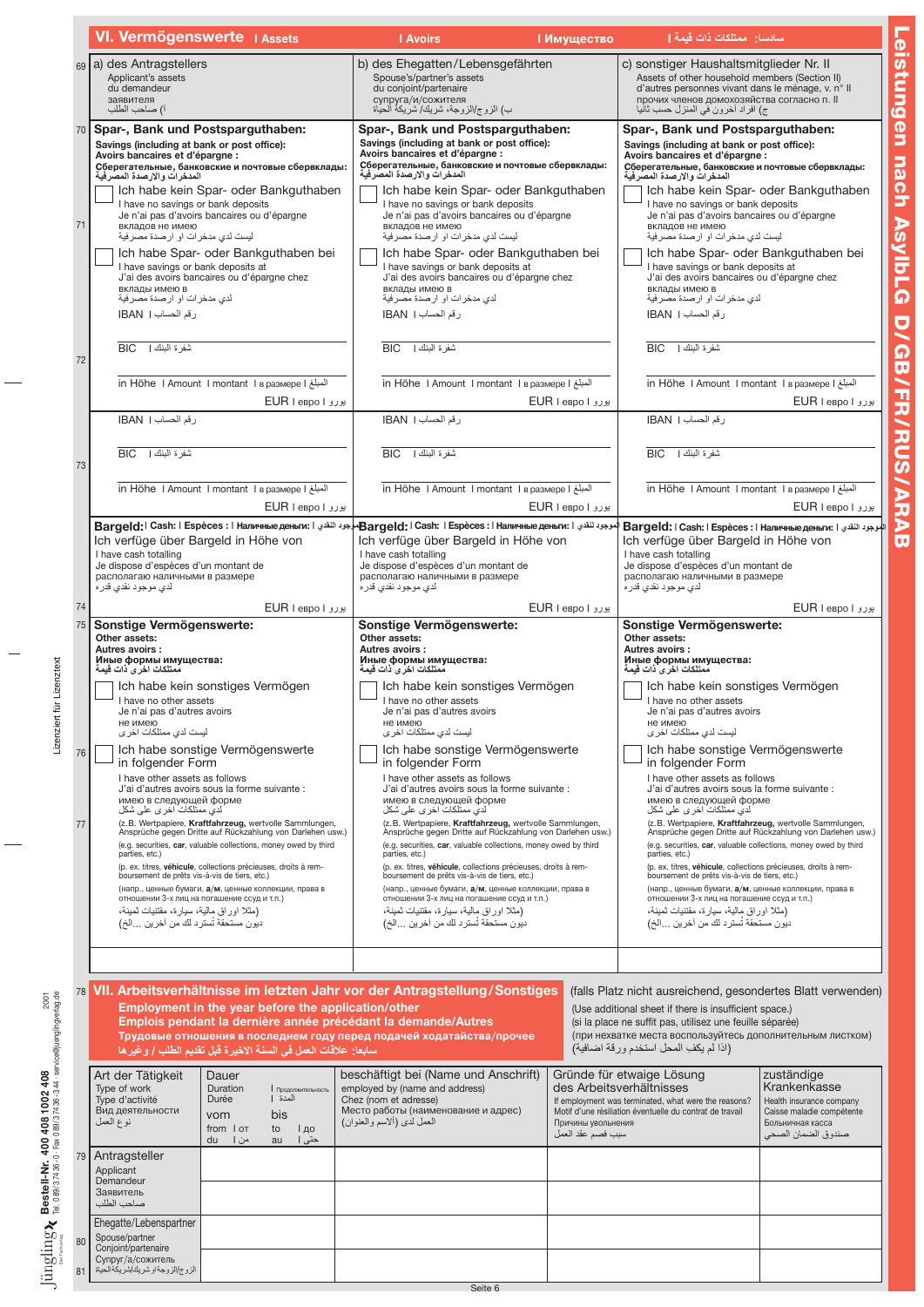| l No<br>I нет<br>1. Arbeitslos   Unemployed<br>عاطل عن العمل  <br>I au chômage<br>I Без работы<br>82<br>$n \in \mathbb{N}$ I non<br>$\sqrt{2}$<br>Wurde bei der Agentur für Arbeit oder einer sonst zuständigen Stelle<br>83<br>l No<br>I нет<br>Leistungen wegen Arbeitslosigkeit beantragt?<br>$n \in \mathbb{N}$   non   Y<br>Have unemployment benefits been applied for from the Employment Agency or another authority?<br>Avez-vous demandé des prestations de chômage auprès de l'Agence pour l'emploi ou d'un autre organisme compétent?<br>IYes Iда<br>Ходатайствовали ли Вы на бирже труда или где-то еще о выплате пособия по безработице? |                                                                                                                                                                                                                                         |
|--------------------------------------------------------------------------------------------------------------------------------------------------------------------------------------------------------------------------------------------------------------------------------------------------------------------------------------------------------------------------------------------------------------------------------------------------------------------------------------------------------------------------------------------------------------------------------------------------------------------------------------------------------|-----------------------------------------------------------------------------------------------------------------------------------------------------------------------------------------------------------------------------------------|
|                                                                                                                                                                                                                                                                                                                                                                                                                                                                                                                                                                                                                                                        | I Yes, since I да, с<br>ia, seit   oui. depuis   نعم، منذ                                                                                                                                                                               |
|                                                                                                                                                                                                                                                                                                                                                                                                                                                                                                                                                                                                                                                        |                                                                                                                                                                                                                                         |
| ja<br>l oui<br>نعم إ<br>هل تم تقديم طلب صرف اعانة بسبب البطالة الى وكالة العمل او اية جهة معنية اخرى؟                                                                                                                                                                                                                                                                                                                                                                                                                                                                                                                                                  |                                                                                                                                                                                                                                         |
| Werden Leistungen wegen Arbeitslosigkeit gewährt?<br>84<br>(Bescheinigung der Agentur für Arbeit beilegen)<br>Are unemployment benefits being received? (Please enclose proof from Employment Agency)<br>Bénéficiez-vous de prestations de chômage ? (joindre l'attestation de l'Agence pour l'emploi)                                                                                                                                                                                                                                                                                                                                                 | nein, weil INo, because Inon, parce que Iнет, т.к.<br>لا بسبب ا<br>ja, welche? I Yes, which? I oui, lesquelles ? I да, какое ? I الله اعانة؟ ا                                                                                          |
| Получаете ли Вы пособие по безработице? (приложите справку Агентства по труду)<br>هل تمت الموافقة على صرف اعانة بسبب البطالة؟ (ارفق قرار وكالة العمل)                                                                                                                                                                                                                                                                                                                                                                                                                                                                                                  |                                                                                                                                                                                                                                         |
| Datum   Date<br>I дата<br>Wann erfolgte die letzte Arbeitslosenmeldung?<br>I Date<br>When was unemployment last reported?<br>Quand vous êtes-vous inscrit(e) pour la dernière fois au chômage ?<br>Kunden.-Nr.   Client no.   per. №<br>Дата последней регистрации безработным/ой                                                                                                                                                                                                                                                                                                                                                                      | التاريخ  <br>رقم الزبون I N° de client l                                                                                                                                                                                                |
| متى بدأت آخر فترة للبطالة؟<br>85   2. Antragsteller ist kranken- bzw. pflegeversichert                                                                                                                                                                                                                                                                                                                                                                                                                                                                                                                                                                 |                                                                                                                                                                                                                                         |
| Pflichtmitglied<br>nein<br>ja<br>Does the applicant have health and care insurance?<br>Compulsory member<br><b>No</b><br>Yes<br>affilié à titre obligatoire<br>Le demandeur est affilié à une caisse d'assurance maladie ou dépendance<br>oui<br>non<br>Заявитель застрахован по болезни/уходу<br>Обязательное страхование<br>нет<br>да<br>V.<br>اجبار ي<br>لدى صاحب الطلب ضمان صحى ور عاية<br>نعم<br>freiwillig. Mitglied<br>Voluntary member<br>affilié à titre volontaire                                                                                                                                                                           | Rentenbewerber<br>Rentner<br>Pensioner<br>Pension applicant<br>demandeur de pension<br>retraité<br>Пенсионер<br>Заявитель на пенсию<br>متقاعد<br>مرشح للتقاعد<br>Monatsbeitrag<br>Monthly premium<br><b>EUR</b><br>cotisation mensuelle |
| Добровольно застрах.<br>طوعى                                                                                                                                                                                                                                                                                                                                                                                                                                                                                                                                                                                                                           | Ежемесячн.платеж<br>евро<br>القسط الشهري<br>يورو                                                                                                                                                                                        |
| (Name und Verwandtschaftsgrad angeben)<br>86 2. a) Antragsteller ist familienversichert beim Mitglied<br>(name and relationship)<br>Applicant is covered by another family member's insurance<br>Le demandeur est assuré comme membre de la famille d'un affilié<br>Заявитель застрахован у члена семьи<br>أ). صاحب الطلب مسجل في الضمان الصحي العائلي لدى صاحب الضمان                                                                                                                                                                                                                                                                                 | I (указать фамилию и степень родства)<br>(تسجيل اسم صاحب الضمان مع درجة القرابة)   (indiquez le nom et le degré de parenté)                                                                                                             |
| 87 (2. b) Derzeit bei welcher Kranken- bzw. Pflegekasse versichert?<br>Name of health and care insurer<br>A quelle caisse d'assurance maladie ou dépendance êtes-vous actuellement affilié(e) ?<br>В какой больничной кассе сейчас застрахован/а<br>ب). لدى اي صندوق للضمان الصحى والر عاية مسجل حاليا؟                                                                                                                                                                                                                                                                                                                                                |                                                                                                                                                                                                                                         |
| VIII. Wohnverhältnisse und Kosten der Unterkunft                                                                                                                                                                                                                                                                                                                                                                                                                                                                                                                                                                                                       |                                                                                                                                                                                                                                         |
| <b>Accommodation including costs</b><br>I Жилищные условия и затраты на жилье<br>ثامنا: شكل السكن ونفقات السكن [<br>Conditions de logement et coûts                                                                                                                                                                                                                                                                                                                                                                                                                                                                                                    |                                                                                                                                                                                                                                         |
| 1. Miete (Bitte Nachweise beifügen!)<br>Rent (please enclose proof)<br><b>  Квартплата</b> (просьба приложить док. подтверждения!)<br>الأيجار (ارفق مستندات إثبات رجاء ) [<br>Loyer (joindre les justificatifs)                                                                                                                                                                                                                                                                                                                                                                                                                                        |                                                                                                                                                                                                                                         |
| Anzahl<br>Zahl der Personen in der Wohnung:<br>m <sup>2</sup><br>Person(en)<br>Wohnfläche:<br>88                                                                                                                                                                                                                                                                                                                                                                                                                                                                                                                                                       | m <sup>2</sup><br>davon untervermietet:                                                                                                                                                                                                 |
| число<br>No. of people in the home<br>Living space<br>$M^2$<br>People<br>العدد  <br>Nombre de personnes dans le logement :<br>Surface:<br>متر<br>Количество проживающих в квартире<br>Жилплощадь<br>чел.<br>مربع<br>اشخاص<br>مساحة المنز ل<br>عدد الاشخاص الساكنين في المنز ل                                                                                                                                                                                                                                                                                                                                                                          | M <sup>2</sup><br>Of which sublet<br>dont en sous-location :<br>متر<br>из них сдано в субаренду<br>ىربع<br>منها مؤجر لطرف اخر                                                                                                           |
| Gesamtkosten der Unterkunft:<br>89<br>Total costs of accommodation<br>I Общие затраты на жилье:<br>اجمالي تكاليف السكن  <br>Total des coûts du logement :                                                                                                                                                                                                                                                                                                                                                                                                                                                                                              | <b>EUR</b><br>евро<br>يورو                                                                                                                                                                                                              |
| Kaltmiete:<br>davon<br>90<br>Of which $I$ $B$ T.4.<br>Rent excluding bills:<br>I чисто на аренду:<br>الايجار دون التكاليف الجانبية                                                                                                                                                                                                                                                                                                                                                                                                                                                                                                                     | <b>EUR</b><br>евро                                                                                                                                                                                                                      |
| منها ا<br>loyer brut :<br>dont<br>Nebenkosten:<br>91<br>Lighting and services: I на сопутствующие услуги:                                                                                                                                                                                                                                                                                                                                                                                                                                                                                                                                              | يورو<br><b>EUR</b><br>евро                                                                                                                                                                                                              |
| التكاليف الجانبية [<br>charges:<br>92<br>Heizungskosten:<br>Heating costs:<br>I на отопление:<br>تكاليف التدفئة إ                                                                                                                                                                                                                                                                                                                                                                                                                                                                                                                                      | يورو<br><b>EUR</b><br>евро                                                                                                                                                                                                              |
| chauffage:                                                                                                                                                                                                                                                                                                                                                                                                                                                                                                                                                                                                                                             | يورو<br><b>EUR</b><br>евро                                                                                                                                                                                                              |
| Einnahmen aus Untervermietung<br>93<br>Income from subletting<br>I Доход от субаренды                                                                                                                                                                                                                                                                                                                                                                                                                                                                                                                                                                  | يورو                                                                                                                                                                                                                                    |
| Revenus de la sous-location<br>الدخل من تأجير. فسم من المنزل  <br>94<br>Sind in den angegebenen Beträgen                                                                                                                                                                                                                                                                                                                                                                                                                                                                                                                                               |                                                                                                                                                                                                                                         |
| Do these amounts include<br>I Содержатся ли в указанных суммах<br>هل تتضمن المبالغ المذكورة Les montants indiqués plus haut comprennent-ils    I                                                                                                                                                                                                                                                                                                                                                                                                                                                                                                       |                                                                                                                                                                                                                                         |
| - Kosten für Kochfeuerung enthalten?<br>nein<br>- Costs for energy for cooking?<br>No<br>Yes. amount<br>- les coûts de chauffage de la cuisinière<br>non<br>- энергозатраты на приготовление пищи?<br>да, в размере<br>нет<br>- نفقات طاقة طبخ الطعام<br>Y.<br>نعم بمقدار                                                                                                                                                                                                                                                                                                                                                                              | ja, in Höhe von<br><b>EUR</b><br>oui, d'un montant de<br>евро<br>يورو                                                                                                                                                                   |
| - Kosten für Warmwasserbereitung enthalten?<br>nein<br>95<br>- Costs for hot water?<br><b>No</b><br>Yes. amount<br>- les coûts de chauffage de l'eau ?<br>non<br>- затраты на подогрев воды?<br>да, в размере<br>нет<br>- نفقات تسخين الماء<br>λ<br>نعم بمقدار                                                                                                                                                                                                                                                                                                                                                                                         | ja, in Höhe von<br><b>EUR</b><br>oui, d'un montant de<br>евро<br>يورو                                                                                                                                                                   |
|                                                                                                                                                                                                                                                                                                                                                                                                                                                                                                                                                                                                                                                        |                                                                                                                                                                                                                                         |
| 2. Haus-/Wohneigentum (Bitte Nachweise beifügen!)<br>Residential property (please enclose proof)<br><b>I Собственный дом/квартира</b> (просьба приложить док. подтверждения!)<br><b>ملك منزل او شقة (</b> ار فق مستندات الإثبات ر جاء <b>) [</b><br>Logement en propriété (joindre les justificatifs)                                                                                                                                                                                                                                                                                                                                                  |                                                                                                                                                                                                                                         |

Leistungen nach Asylb L  $\boldsymbol{\Omega}$ D/ GB/ **FR/RU** S /ARAB

Lizenziert für Lizenztext Lizenziert für Lizenztext